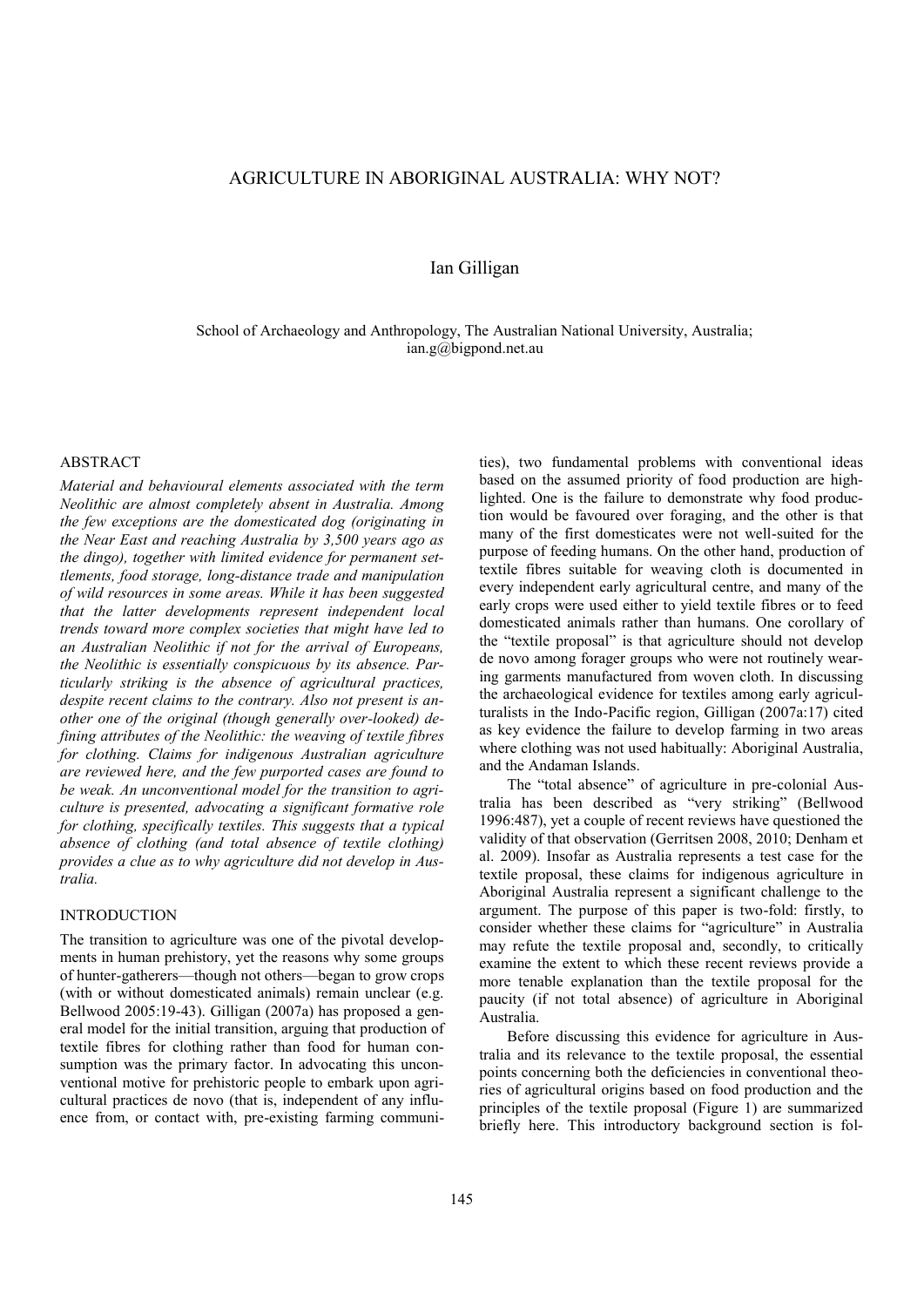

*Figure 1. The textile model*.

lowed by a review of the recent claims for agriculture in Australia and the explanations proffered for the Australian evidence. Gilligan's (2007a) overview of textiles in early farming within the Indo-Pacific region is then supplemented with an outline of the role of textiles in three early agricultural centres beyond the Indo-Pacific region (the Near East, Mesoamerica and Peru). Finally, it is suggested that, while an emphasis on production of fibres (and, in some cases, fodder for fibre-yielding animals) as a basis for the initial management of plants and certain animal species is indeed unconventional, it not only offers the most viable interpretation of the Australian evidence regarding agriculture but also finds considerable support in a wider global context.

## *Seeds of doubt*

Far from revolving around production of food staples for human consumption, the various suites of plant and animal species brought under domestication in early farming centres worldwide served multiple functions, with non-comestible purposes dominated by production of textile fibres for clothing (Gilligan 2007a:13). Even among food crops, for example, feed for domesticated animals often took priority over food for humans (with the animals themselves often serving as sources of textile fibres). This pattern is, as Hayden

(1990:32) observed, most "puzzling" given conventional assumptions about the presumed importance of feeding people as a primary motive for hunter-gatherers to begin experimenting with agriculture. Even where early crops were evidently destined for human consumption, they frequently involved non-staple foods such as peppers and spices—odd choices which pose "a major problem for theories of domestication" (Hayden 1995:294). Such misgivings are not new. Carl Sauer (1969:88-90) was always sceptical about whether early farming revolved around feeding humans, noting the "curious" choice of domesticates and maintaining that archaeologists were inclined to "overstress" the role of meat. He observed that some of the early crops served other purposes, "especially as sources of fiber", and went on to say that food was "perhaps not the most important reason for bringing plants under cultivation" (Sauer 1969:27,115). David Clarke(1976:449) likewise remarked on the prevailing "meat fixation" in prehistoric archaeology and similarly Chang (1970:180), noting that wild foodstuffs were abundant throughout Eastern Asia, wondered whether food crops may have played only a "minor role" in the oriental transition to farming.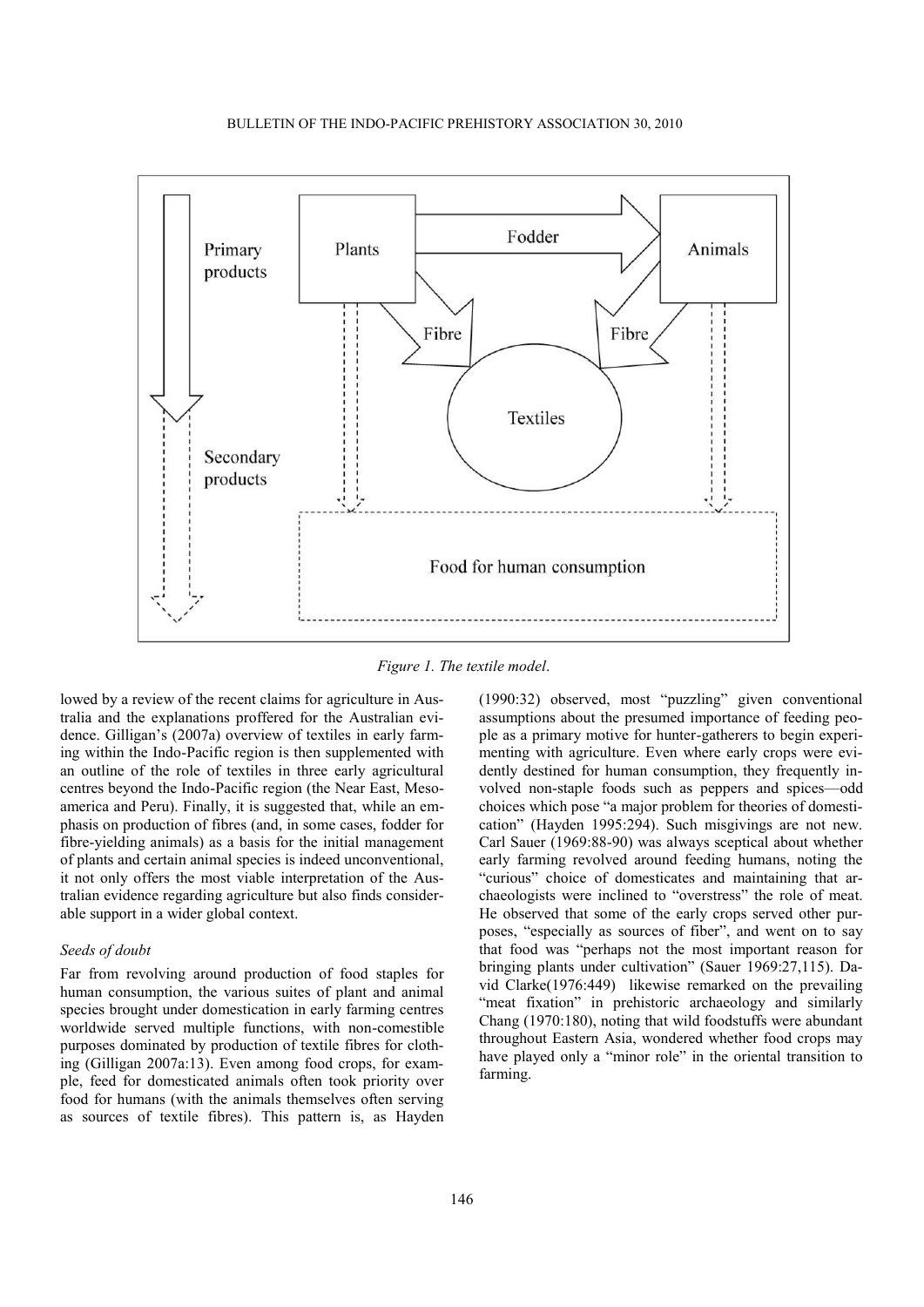| <b>Agricultural centre</b>                        | Early products useful primarily for fibre,<br>fodder and other purposes                    | Early products useful primarily as<br>staple human foods |
|---------------------------------------------------|--------------------------------------------------------------------------------------------|----------------------------------------------------------|
| <b>Near East</b>                                  | Sheep, goats, dog (herding), einkorn<br>wheat*, barley, rye, oats*, flax, leg-<br>$umes*$  | Emmer wheat*                                             |
| Peru                                              | Cotton, Ilama/alpaca, peppers<br>(condiments)                                              | Beans, guinea pig**                                      |
| China                                             | Hemp, millet*, ramie, jute, soybeans*,<br>rice*, silkworms, mulberry tree, bottle<br>gourd | Rice*, pig**, fowl**, millet*, soy-<br>heans*            |
| <b>Mesoamerica</b>                                | Maguey (sisal hemp), cotton, bottle<br>gourd, tobacco, chillies (condiment)                | Squash, avocado, Muscovy duck**                          |
| Papua New Guinea                                  | Banana                                                                                     | Taro, yams                                               |
| *combined fodder/human food<br>**likely commensal |                                                                                            |                                                          |

#### GILLIGAN: AGRICULTURE IN ABORIGINAL AUSTRALIA: WHY NOT?

*Table 1. Farming centres and major products.*

# TEXTILES AND EARLY AGRICULTURE

The presence of textiles in early agricultural contexts has been known since the first neolithic communities were identified during the mid-Nineteenth Century, when spindle whorls and fragments of woven linen cloth were recovered in Swiss lake-dwelling sites (Lubbock 1890:196-200). Textile industries, with loom-woven cloth (using flax and wool in the Near East, and cotton in the Indus Valley), were a feature of Childe's "Neolithic Revolution" (Childe 1956:86-87). Subsequent archaeological research has confirmed that production of textile clothing fibres (derived from plant and animal domesticates) occurs in all the undisputed independent agricultural centres, whereas reliance on food production (for humans) is sometimes delayed until relatively late; indeed, a continuing dependence on the hunting and gathering of wild food resources for the bulk of their food diet is not uncommon among early agriculturalists.

### *The textile proposal*

As outlined in Gilligan (2007a:14), the textile proposal maintains that de novo transitions to agriculture only occurred in regions where clothing was used regularly, with an early Holocene shift in clothing materials (from animal hides and furs to woven fabrics) being favoured for reasons of thermal physiology in the warmer, more humid post-glacial world (Figure 1). Ecological changes in the availability of suitable faunal and plant resources also contributed: large hidebearing animal species declined in some regions with the onset of warmer climatic regimes, while alternative clothing materials (in the form of fibre-yielding animal and/or plant species) often became more widespread. The weaving of fibres to manufacture perishable items such as baskets, bags, mats, string and ropes (and, possibly, some items of clothing) was a technology that had existed since at least late Pleistocene times (Gilligan 2010:56-58; Soffer 2004; Soffer et al. 2000). For instance, the weaving of wild bast (probably flax) fibres is documented at Dzudzuana Cave on the foothills of the Caucasus region in southeastern Europe from around 30,000 years ago (Kvavadze et al. 2009, 2010). In those areas where clothing had become a basic requirement — initially for reasons of survival among populations in colder regions during the latter stages of the Pleistocene (Gilligan 2010:17- 57), with clothing subsequently acquiring social functions natural fibres for weaving cloth became an important resource. In those parts of the world, however, where the use of clothing had not become commonplace, or where adequate supplies of fibres for textile manufacture could be obtained by the exploitation of wild resources, there was little incentive to engage in agricultural practices. In other words, the requirement for a reliable food supply was not a sufficient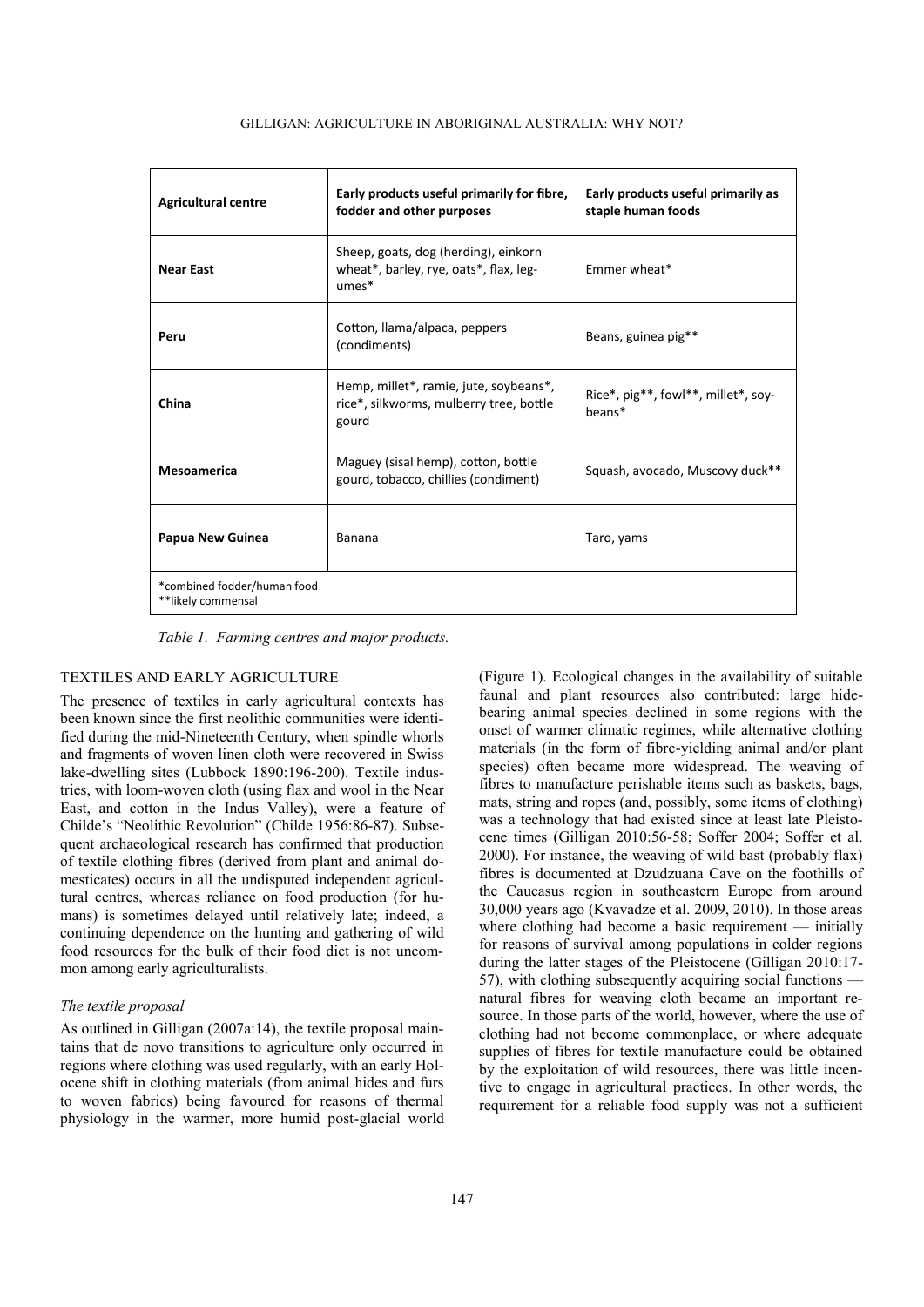

*Figure 2. Multiple roles of early domesticates*.

reason, in itself, for humans to abandon foraging strategies in favour of agriculture.

## *Multi-purpose domesticates*

This model highlights the multiple purposes served by early agricultural products (Table 1), with comestible products including crops that were suitable for feeding animal domesticates as well as — or instead of — humans (Figure 2). Most of the cereal grasses, for instance, offered limited food returns for humans in their wild state (Hayden 2003:464), whereas they were eminently suitable (along with other crops such as legumes) for sustaining grazing herbivores such as sheep and goats on a year-round basis. The likelihood that cereals were first cultivated to feed domesticated animals and not humans was noted by Lewis Henry Morgan in the late Nineteenth Century:

It seems extremely probable, therefore… that the cultivation of the cereals originated in the necessities of the domestic animals" (Morgan 1877:26).

Recent studies have also pointed in this direction. For instance, at two well-known early agricultural sites in the Near East, Ali Kosh and Abu Hureyra, the archaeological context of most carbonised seed remains suggests that the grain was eaten primarily by the animals and that the "vast" majority of seed remains were not destined for human consumption" (Miller 1996:524-527). Isotope analyses of human and animal remains also suggest that cereals featured prominently in the diet of farm animals when first brought under cultivation. An example is the Yellow River basin, where millet was cultivated and pigs domesticated from around 8,000 years ago: stable isotope analyses confirm that millet was used to feed both farm animals and humans (Pechenkina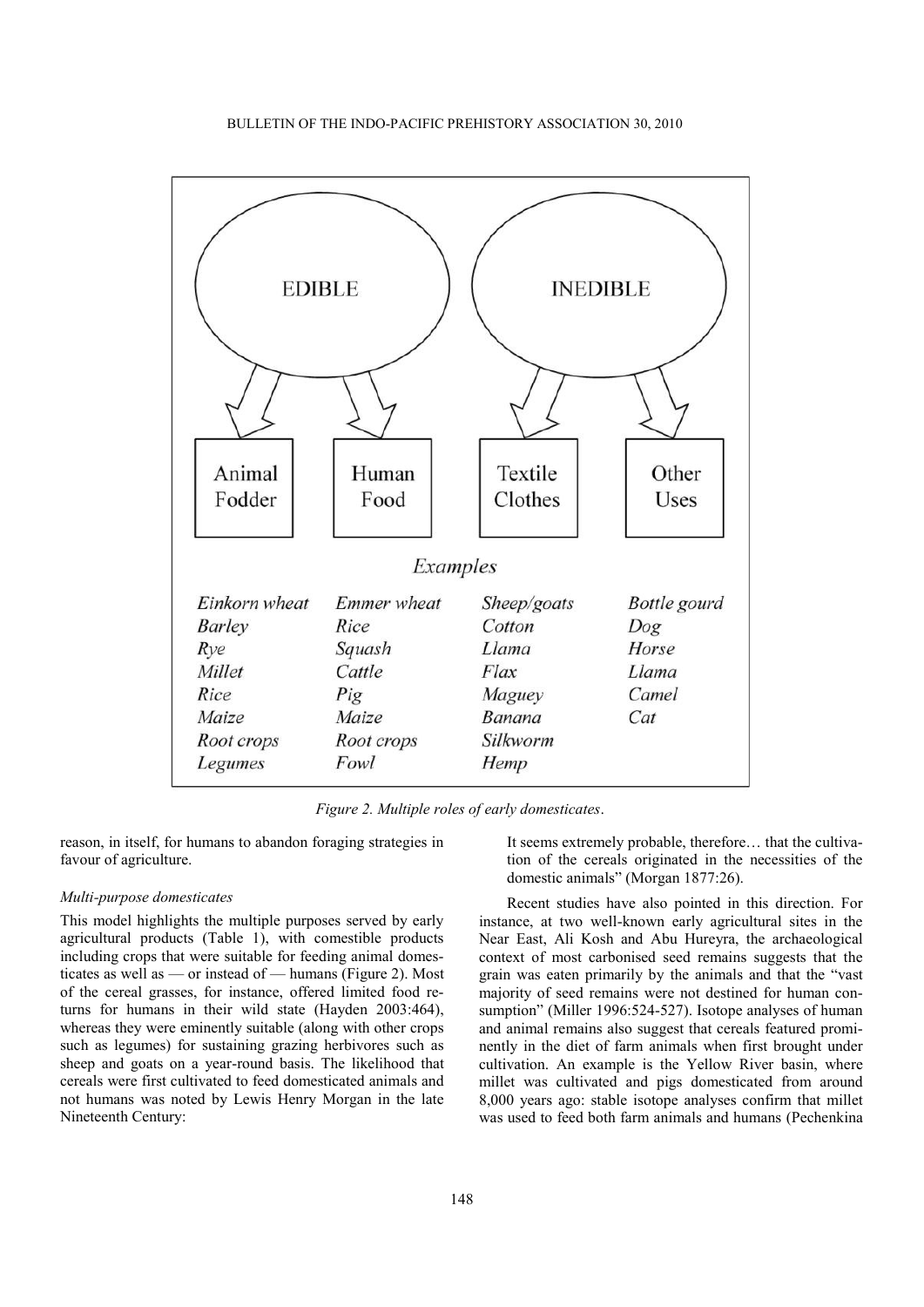et al.et al. 2005). In the Near East, stable isotope ratios from human and animal remains (domesticated sheep, goats and pigs) at the PPNB site of Nevalý Çori, where einkorn wheat was cultivated, showed little evidence for consumption of meat in the human diet, nor of cereal foods. However, the domesticated animals were evidently consuming cereals, and their diet appears to have been supplemented with legumes. "Contrary to our expectations", write the researchers, their findings suggest that conventional assumptions about early agriculture providing humans with "enhanced security and predictability" of the food supply may be "flawed" (Lösch et al. 2006:190).

# CLOTHING IN ABORIGINAL AUSTRALIA

If a human requirement for textile clothing rather than food provided the main incentive for hunter-gatherers to begin agriculture, then the minimal presence of agricultural practices in Aboriginal Australia should be associated with a relatively minimal use of clothing in general and, in particular, an absence of textile clothing. The available archaeological evidence suggests that humans reached the continent by 45,000 years ago (O'Connell and Allen 2004), and their ancestors had probably travelled from Africa around the northern rim of the Indian Ocean without needing to stray far outside the tropics (Bulbeck 2007). They would have needed little if any clothing for thermal protection, and the ethnographic record documents a typical absence of clothing in Aboriginal Australia during the period of early European contact; what little clothing was worn comprised singlelayered draped garments such as kangaroo skins and sewn possum-fur cloaks used as protection from cold in the cooler southern areas (Gilligan 2008). There are indications that more substantial clothes manufactured from wallaby skins may have been utilized during the Last Glacial Maximum (LGM) among Aborigines in Tasmania (Gilligan 2007b, 2007c:107-109; cf. Hiscock 2008:136), but there is no evidence for any use of garments made from woven fabrics by Aborigines anywhere in Australia. Without needing textiles for clothing, there existed no pressing demand for textile fibres, and hence agriculture held little economic attraction for the indigenous inhabitants of the continent.

#### INDIGENOUS AGRICULTURE IN AUSTRALIA

The long-held belief that agriculture was completely absent in Aboriginal Australia has been challenged recently in a number of critiques (Gerritsen 2008; Denham et al.et al. 2009). Central to these revisions of the received wisdom is the claim that a couple of cases of adoption of domesticated species from external contacts and also certain instances of resource manipulation (sometimes with associated behaviours such as the use of semi-sedentary settlements) represent cases that qualify as indigenous "agriculture" or, at least, "incipient/proto-agriculture" (Gerritsen 2008:68). For example, botanical evidence in northern Australia for the domesticated yam (*Dioscorea alata*), introduced from New Guinea, perhaps as early as the terminal Pleistocene or early Holocene, and requiring deliberate planting (or, at least, replanting of viable portions) for its continued presence, is interpreted as demonstrating that Aboriginal Australians were engaged in "horticultural experimentation" (Denham et al. 2009). To what extent do these revisionist critiques constitute a valid refutation of the received wisdom?

### *Four Australian cases*

Gerritsen (2008) documents three purported cases of "agriculture" prior to the colonial era in Australia (Figure 3):

- 1. Exploitation of domesticated yam (*Dioscorea hastifolia*) on the west coast of Western Australia, by the *Nhanda* and northern *Amangu* groups;
- 2. The sowing (or, more specifically, the broadcast sowing) and "harvesting" of the seeds of wild cereal grasses, particularly native millets (*Panicum decompositum*) , by the *Paakkantyi* group along the Darling River basin in western New South Wales, extending to other groups in the ―Corners‖ region centred on the Lake Eyre drainage area in northeastern South Australia; and
- 3. The propagation (intentional or unintentional, by digging) of wild Murnong roots (*Microseris lanceolata*), together with the use of fish and eel traps, by groups in southwestern Victoria.

Each of Gerritsen's three cases of indigenous agriculture in Australia is problematical, however. The first case, deliberate propagation of the domesticated yam by the Nhanda, resulted from the adoption of Dutch castaways (along with the yam) by local Aboriginal groups on the west coast during the Seventeenth Century, and clearly does not constitute a *de novo* emergence of agriculture among the indigenous population (Gerritsen 2008:32-38). The second case,broadcast "sowing" of wild millet and other grain seeds in the Corners region, probably provides the closest approximation to truly indigenous, de novo "agriculture" in Aboriginal Australia. Nonetheless, this practice lacks the other features that should be present for it to qualify as agriculture. Deliberate dispersal of seeds onto unprepared soil with the knowledge that subsequent growth of the grain will yield food barely qualifies as "sowing", while the absence of any plant husbandry (nurturing and protecting the crop) is significant. Gerritsen's  $(2008:113)$  third case, the "accidental" or "incidental" propagation of murnong roots in southwestern Victoria is, as he concedes, somewhat short of "gardening", or horticulture. Indeed, his third case of indigenous agriculture in Australia rests heavily on other, non-agricultural (and, in themselves, debatable) aspects of this "Australian Early Neolithic" in the region, particularly permanent or semi-permanent "villages", food storage, trade between groups, and evidence for increased sociopolitical "complexity", with Gerritsen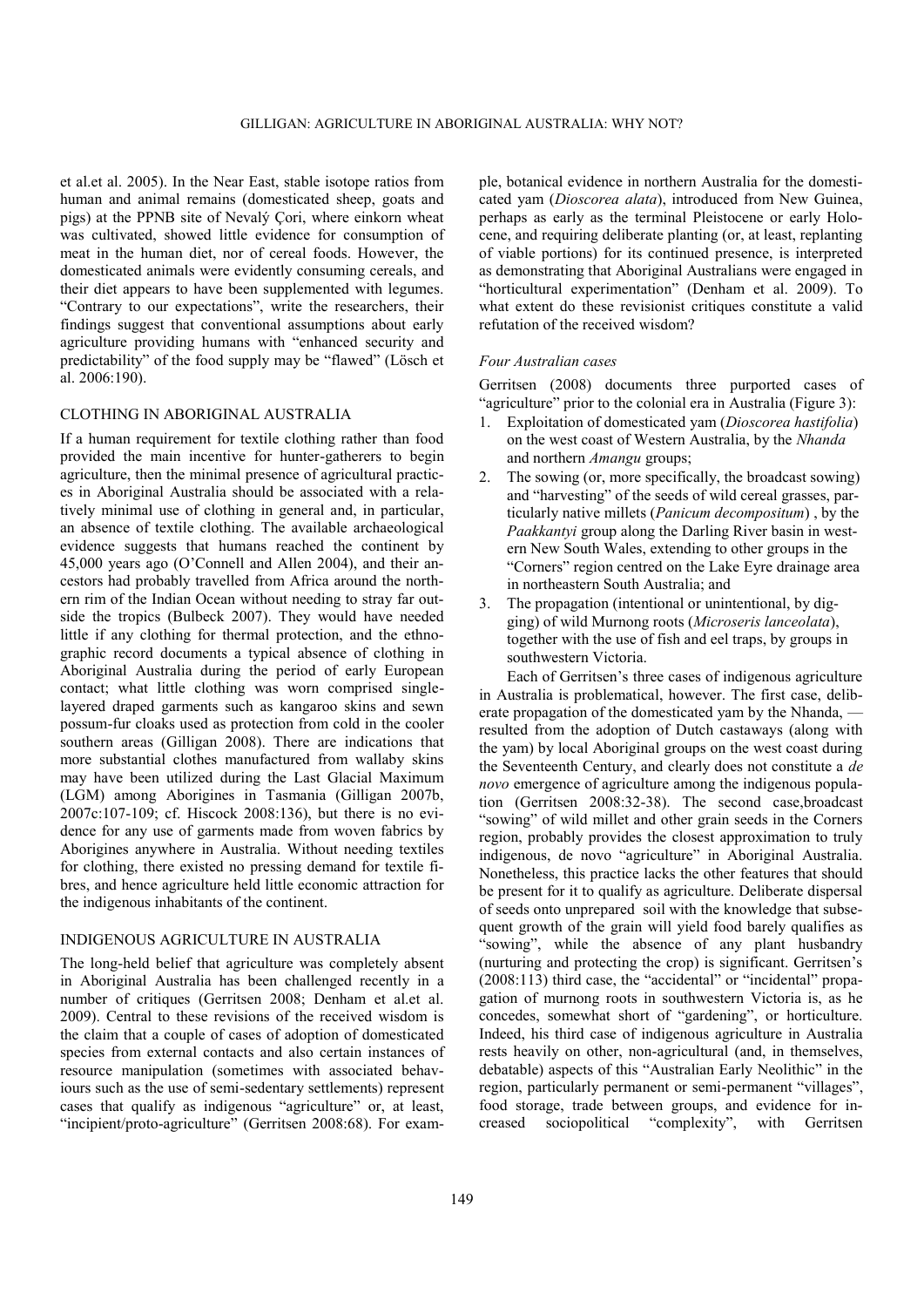

*Figure 3. Cases of indigenous "agriculture" in Australia*.

(2008:118) admitting that many of the ethnographic accounts cited for the latter (including Dawson's dubious descriptions of "chiefs") suffer from considerable "shortcomings". Nevertheless, it is these attributes of Aboriginal society in southwestern Victoria during the late Holocene, together with the weirs, dams, channels and other structures for trapping fish and eels, which serve as "likely indicators of a food production economy" (2008:135). Notwithstanding claims that these are "the same characteristics as Neolithic societies elsewhere" (Gerritsen 2010:36), explaining the comparative paucity of compelling evidence for signs of a "Neolithic Revolution" still stands as "one of the larger problems in Australian prehistory" (White 1971:182).

The case for "horticultural experimentation" by Aboriginal groups in northern Australia (Denham et al. 2009) rests on the presence of domesticated yam (*Dioscrerea alata*) in Arnhem Land and northeastern Queensland. That these yam populations were, in all likelihood, introduced into the region after having been first domesticated elsewhere is not disputed, with the botanical evidence suggesting "no reason to consider them indigenous" (Denham:640). The co-occurrence of pockets of wild taro (*Colocasia esculenta* var. *aquatilis*) and domesticated banana (*Musa acuminata* ssp. *banksii*) in these northern zones is strongly suggestive of a New Guinea origin for the domesticated yam, with its introduction to Australia dating possibly to either the mid-Holocene or even the terminal Pleistocene/early Holocene. Viable populations of the yam could presumably only become established in the north if the local inhabitants were, at the outset, receptive to the practice of deliberately planting yams (or replanting viable portions while digging the tubers). However, any such horticultural practices (possibly involving, more speculatively, taro and banana as well as yams) were subsequently abandoned by the Aboriginal population. In other words, whilst Aboriginal groups were indeed prepared to explore "experimental horticultural tendencies", probably under the influence of external cultural contacts, they were evidently not inclined to persist with the practices, and eventually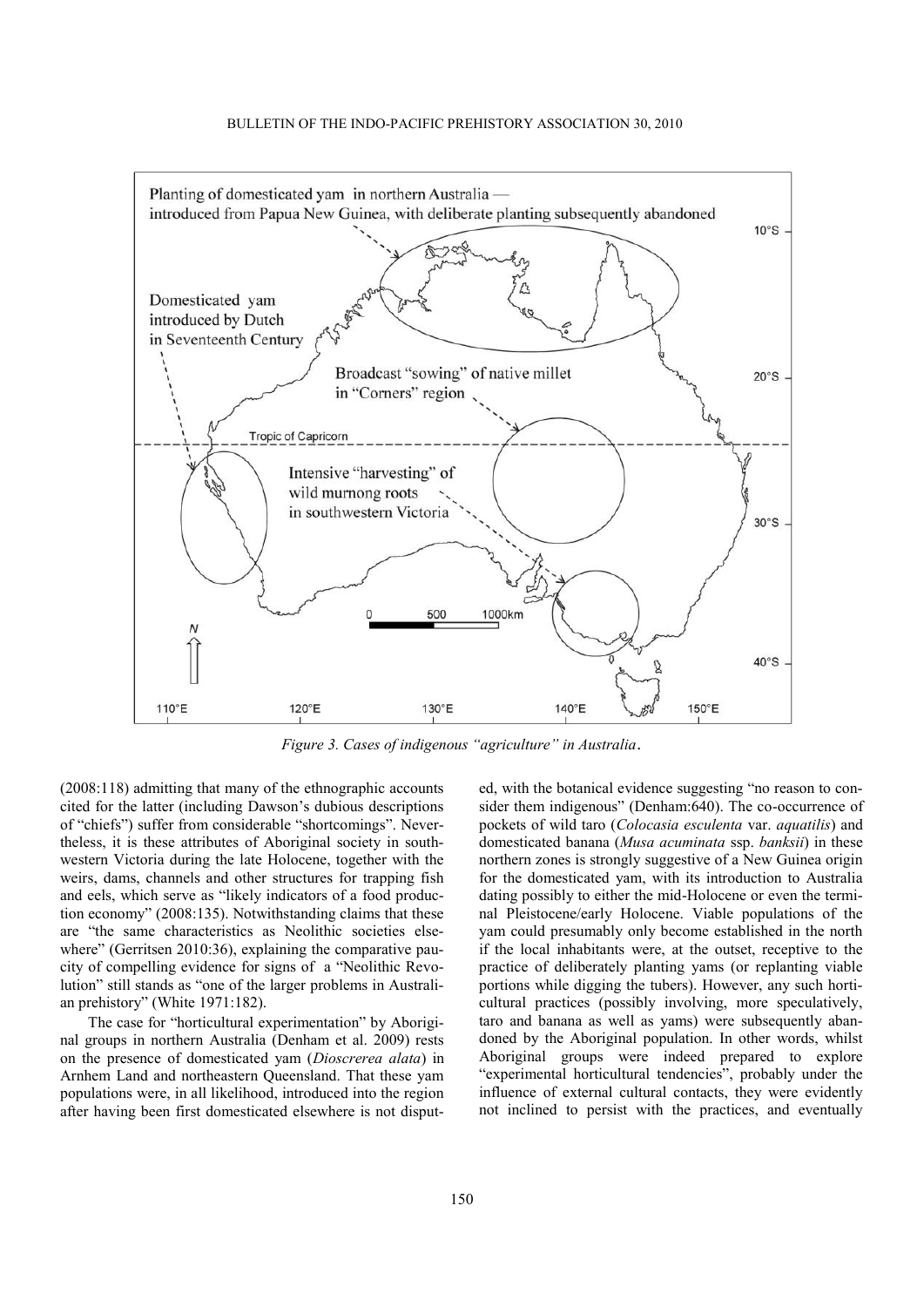ceased deliberate management of yams in northern Australia (Denham 2009:644).

## *Two questions*

The obvious questions that need to be asked about each of these alleged cases of indigenous agriculture in Aboriginal Australia are:

- 1. Is it agriculture? In other words, to what extent does each case constitute "agriculture" in a meaningful sense of the term?
- 2. Is it a *de novo*, indigenous phenomenon? In other words, does the alleged case document a local agricultural innovation independent of contact or influence from external, pre-existing agricultural communities?

Addressing the second question first, it is evident that two of the four cases do not qualify as de novo innovations by Aboriginal Australians: the use of domesticated yam by the Nhanda in Western Australia and also by coastal groups in northern Australia are both clearly attributable to exogenous influences. That Australian groups were prepared to experiment with, or adopt, pre-existing domesticates introduced from outside the continent is not in question. This is demonstrated, for instance, by their adoption of the domesticated dog (the dingo) for which archaeological evidence dates from 3,500 years ago (Gollan 1984:924), although recent genetic studies suggest it may have arrived earlier from Southeast Asia, between 5,000 and 10,000 years ago, during the early to mid-Holocene (vonHoldt et al. 2010). With neither of the two independent cases involving yams being a de novo agricultural innovation, there remain the other two alleged cases of indigenous agriculture in Australia: the use of grain seeds (especially millet) in the Corners region, and of murnong roots (along with the trapping of fish and eels) in southwestern Victoria.

There would appear no reason to doubt that these two remaining cases of purported agriculture were indeed local innovations. The first question, though, is whether either case constitutes "agriculture". Without embarking upon arguments concerning criteria for defining the term agriculture (see Winterhalder and Kennett 2006; Zeder 2006), what is apparent in both instances is that they represent very weak cases. Like hunter-gatherers everywhere, Aboriginal Australians engaged in the "management" of wild resources, yet it is only when these behaviours are described in terms that hitherto were restricted to agricultural practices—terms such as "sowing" and "harvesting"—that they can be construed or depicted as constituting agriculture. To engage in agriculture is, by definition, to "cultivate" a resource, meaning to take active measures to at least nurture and protect, if not modify, the resource in question. In neither the Corners region nor southwestern Victoria is there sufficient evidence for any cultivation; rather, there is evidence that the resources (seeds, roots, and aquatic resources, at times naturally abundant)

were exploited by successful hunter-gatherers using efficient, flexible management strategies.

### *Advantages and disadvantages*

Gerritsen's two weak cases of de novo indigenous agriculture only highlight the major problem with the evidence for agricultural developments in Aboriginal Australia: there is very little (if any) evidence and this, in itself, is an important finding. Whatever the status of these few cases as "agriculture", the Australian evidence needs to be accommodated by any general models or theories concerning the origins of agriculture. If agricultural practices or "experiments" were so limited on the continent, how might this be explained?

Gerritsen (2008:141-165) confronts this question directly, and offers an explanation for the paucity (if not total absence) of agriculture in Australia. He suggests that, compared to other parts of the world where agriculture became established (e.g. the Near East, eastern China, Mesoamerica, Peru, southeastern North America, west Africa, and Papua New Guinea), Australia was ecologically disadvantaged by its relatively dry climate and generally poor soils. This low NEPP (Net Effective Primary Productivity) resulted in low population densities and correspondingly low innovation rates. These factors, combined with the continent's comparative isolation from major trans- and inter-continental communication routes, resulted in low IIG (Innovation Information Gain). This explanation, Gerritsen contends, has the great advantage of eschewing the traditional (and highly problematic) "causes" of agriculture that have been advocated (and largely discounted) over the years: population pressure, climatic change/stress, availability of suitable domesticates, and social complexity/competition. Despite the innovative (NEPP/IIG) terminologies, however, Gerritsen's explanation suffers from a few disadvantages that are only too traditional.

# *Explaining — or explaining away?*

In attempting to explain why agricultural innovation was not favoured in Aboriginal Australia, Gerritsen sees agriculture as the outcome of a general trajectory in human evolutionary history, based on its assumed benefits as a means of securing the food supply:

… climate changes came and went, but humans continued throughout on a trajectory of increasing in numbers in concert with slowly increasing technological and cultural complexity and sophistication, underwritten by increasing productivity in the form of greater yields from hunting and gathering. This trajectory ultimately led to broad-spectrum procurement, intensification and finally food production (Gerritsen 2008:149).

The underlying assumption here is that agriculture will eventually develop, or begin to develop, given sufficient time and favourable circumstances, due to its inherent advantages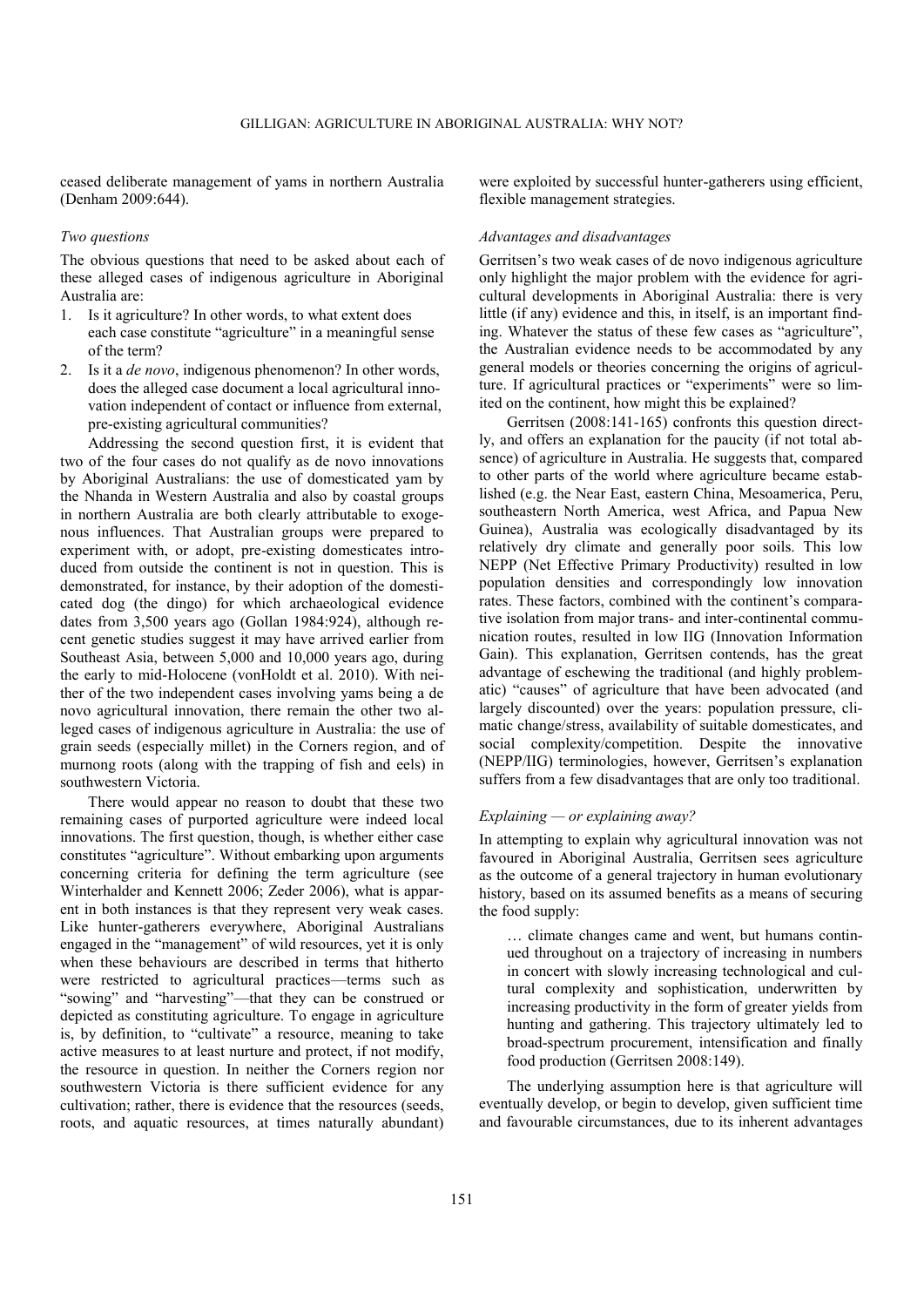over hunting and gathering as a food procurement strategy. A corollary of this position is that the "original affluent society" (Sahlins 1972) is a myth, and hunter-gatherers were far from "affluent", even in optimal environmental conditions. On the contrary, they needed to contend with the "vagaries of nature", the "constraints" and "exigencies" of their mobile lifestyle, and harbored a constant "desire" for a "better life" —all difficulties for which agriculture offered a "solution" (Gerritsen 2008:149-150). Such a scenario is clearly at odds with the well-documented resistance of Aboriginal Australians to the adoption of agricultural practices. Indeed, they evidently had "no economic motive" to surrender their "efficient adaptation" and, on the contrary, were content to avoid the seeming "drudgery" of agriculture (Peterson 1976:274).

Gerritsen's explanation is not dissimilar to Nineteenth Century ideas and suggests, in essence, that there is nothing to explain about the reason(s) for the transition to agriculture. It offers obvious attractions that easily justify its additional labor, risks and its adverse impact on human nutrition and health (although these disadvantages of agriculture are not mentioned by Gerritsen, and presumably were not apparent to hunter-gatherers). The obvious attractions of an agricultural lifestyle pertain even with the most comfortable or "affluent" of hunter-gatherer groups, and it is only in chronically disadvantaged regions like Australia that its emergence will be delayed unduly. Such a perspective, needless to say, is tenable only if early agricultural developments worldwide are seen to involve primarily changes in human food procurement strategies. The available evidence, however, is hardly consistent with this scenario.

# GLOBAL PERSPECTIVE

Archaeological evidence of textile production (and also of fodder production for animals) exists in all the early agricultural centres, as well as in most of the "secondary" agricultural zones where agriculture was adopted (Figure 4). The evidence within the Indo-Pacific region, including China, Japan, Korea, Taiwan, the Indus Valley, and Papua New Guinea, was reviewed in Gilligan (2007a:15-16). Evidence from outside the Indo-Pacific region can only be summarized briefly here. The major independent agricultural centres are most relevant, namely the Near East and two independent agricultural centres in the Americas, Mesoamerica and Peru.

# *The Near East*

Sheep, goats and dogs (with the latter useful for herding the former) were the first animal domesticates in the Near East, beginning around 11,000 years ago; cattle, a more obvious choice for meat, were a later addition. Unlike cattle, wild sheep and goats produce useful textile fibres. Before the development of a permanent fleece—a result of intensive human selection for wool—wild sheep and goats yielded abundant wool for weaving textiles, as seen with surviving primitive breeds of sheep where the wool crop is simply collected as it molts or is plucked from tame animals (Ryder 1983:736- 745, 1987:105-107). As Ingold (1984) emphasised, the fundamental difference between hunting and herding animals is that, in the latter instance, they are kept alive rather being killed. Acquisition of meat (or, for that matter, hides) requires the killing of animals, whereas wool is produced in quantity on an ongoing basis when the living animals are protected and fed. From a hunter-gatherer perspective, hunting represents the most efficient strategy for extracting meat resources from wild herds, whereas herding and breeding makes economic sense when wool is the resource in question.

The other key feature of early agriculture in the Near East is the first cultivation of certain crops, with cereals being most prominent, especially wheat, which was first cultivated around 11,000 years ago (when sheep and goats were domesticated). In their wild form, the cereal grasses constitute ideal food for grazing animals. This has long been known to farmers and biologists (e.g. Botkin et al. 1988:171) though not, it would seem, to prehistoric archaeologists. Cultivating grasses was, in effect, growing wool. All the major Near Eastern early plant domesticates (einkorn wheat, barley, rye and legumes) are grown primarily as fodder crops for grazing animals in the world today, and there is no compelling reason to assume that the situation was very different 11,000 years ago. Emmer wheat, grown nowadays primarily for human consumption (though suitable for feeding animals as well), is not among the most common of early Near Eastern crops.

The suite of early Near Eastern plant domesticates includes flax, a major fibre crop. Flax seeds, sometimes numerous, have been recovered at sites dating between 10,000 and 9,000 years ago and its cultivation is likely by at least 8,000 years ago (van Zeist and Bakker-Heeres 1975), though its use for fibre probably antedates its deliberate cultivation (Zohary and Hopf 1993:119-120; Kvavadze et al. 2009, 2010). In its wild state flax grew throughout the Near East. It has various uses, with extraction of fibres for making linen cloth the most important, along with edible linseed oil. Vavilov (1992:103) regarded flax as one of the small group of primary cultivated plants, and the earliest surviving cloth fragments in the world are made from linen, dating to around 9,000 years ago at Nahal Hemar in Israel (Schick 1988; Shimony and Jucha 1988).

#### *Mesoamerica*

Maize and squash were first domesticated in Mesoamerica, with maize becoming an important crop as food for both humans and animals. Maize cultivation is documented from 9,000 years ago in the Balsas basin in southwestern Mexico (Ranere et al. 2009), while direct dating of early domesticated squash from the Guilá Naquitz cave in Mexico has yielded dates ranging between 8,000 and 10,000 years ago (Smith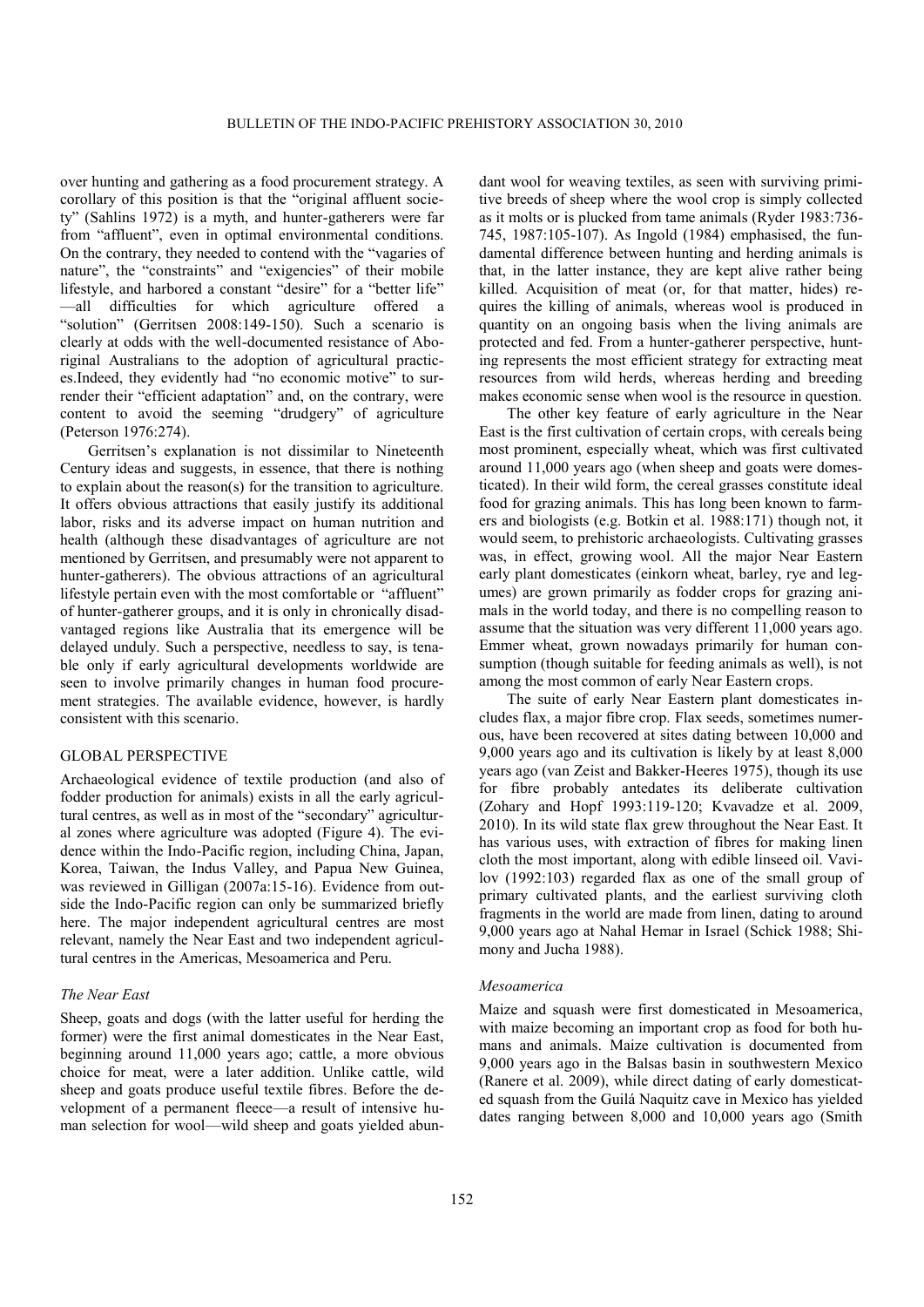

*Figure 4. Early fibre domesticates in agricultural centres*.

1997). Evidence of weaving, in the form of woven blankets, exists from as early as 9,000 years ago in the Tehuacán Valley (MacNeish 1983:134), and a well-developed textile industry is confirmed by cotton garments in cave burials from 7,000 years ago. In addition to cotton and squash, the range of cultivated crops included tobacco, avocados, chillies and the bottle gourd, as well as another major fibre crop called maguey. Not all of these can be construed as major foods, and direct AMS dating suggests that beans and other comestibles such as the Cushaw (or Mexican pumpkin) may have been domesticated more recently, with the earliest domesticated beans at Coxcatlan dating to around 2,000 years ago (Smith 2005).

### *South America*

Cotton was cultivated in coastal South America long before maize was a staple food. During the formative phase of Peruvian agriculture, remains of food crops are "far outnumbered" by non-food crops, especially cotton (Moseley 1992:105). Cultivation of cotton typifies early coastal Peruvian farming villages, even at sites where human dependence upon agriculture for food was "apparently minimal" (Bruhns 1994:79-80). Cotton also occurs in the Ecuadorian Valdivia culture from 4,700 years ago, which has numerous spindle whorls as well as imprints of cotton textiles on pottery. Maize from Mesoamerica appears at Valdivian sites from 4,200 years ago (from where it spread to the Andes), but stable isotope analyses from human remains show that maize "clearly was *not* a staple crop" [italics original] and its dietary role was modest (Tykot and Staller 2002:674).

Wool-bearing South American camelids were the only significant early animal domesticates in the New World (the few other animal species such as the guinea pig, dog and muscovy duck that later came under domestication being likely commensals in sedentary communities). Llamas were probably domesticated in the Andean highlands between 7,500 and 6,500 years ago (Clutton-Brock 1981:127; Wheeler 1984:395), though they may have been herded from 9,000 years ago (Browman 1989:258). From 6,000 years ago alpaca bones begin to appear; these animals, with their heavier coat of wool, are a hybrid of llama and vicuña and evolved under human selection pressure. Llamas were multi-purpose animals, being sources of wool and meat and serving as beasts of burden, while the alpaca was herded exclusively for its fine wool, harvested every two years. Llamas and alpacas were grazed on wild grassland foods at high altitudes where cold conditions promoted wool growth but where cultivation of fodder crops was not feasible; more recently some were foddered with maize by sedentary villagers (Finucane et al. 2006).

#### **CONCLUSIONS**

The evidence for indigenous agriculture in Aboriginal Australia is extremely limited and, in terms of independent (or de novo) experimentation with agricultural practices, virtually non-existent. Indeed, it is only when the definition of "agriculture" is stretched by including hunter-gatherer strategies such as broadcast "sowing" of wild seeds and intensive "harvesting" of wild resources as falling within the gamut of agricultural practices (as "incipient agriculture" or "protoagriculture") that the few potential cases can even be considered as suggesting the possible existence of indigenous agriculture. On the other hand, the introduction of domesticated yam to northern Australia from Papua New Guinea, perhaps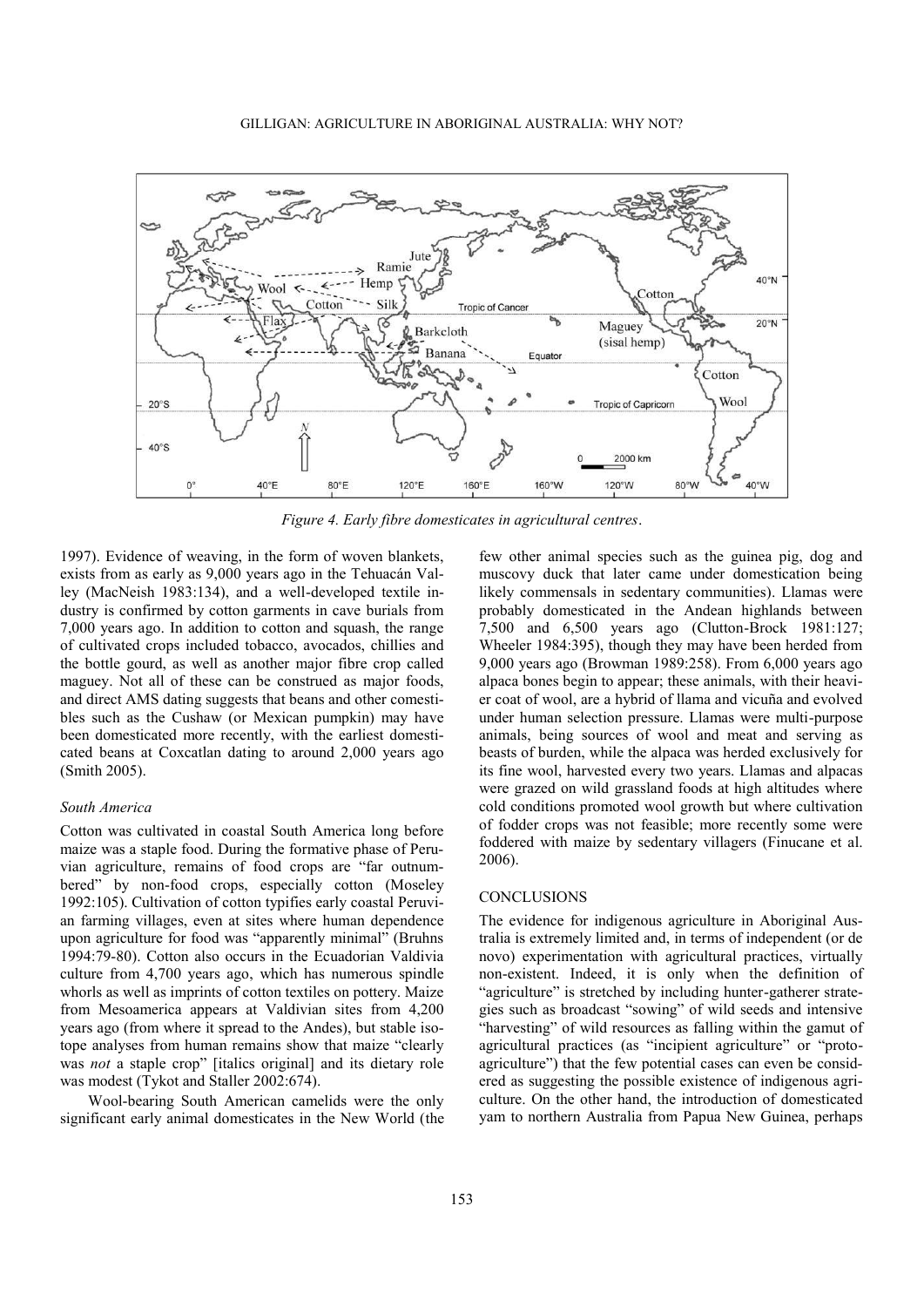as early as the terminal Pleistocene or early Holocene, and more recently to coastal Western Australia by Dutch visitors, demonstrates that Aboriginal Australians were indeed prepared to "experiment" with agriculture. While they may have been "receptive" to the idea, however, this same evidence particularly in the case of northern Australia—suggests a reluctance or resistance to making a transition to agriculture, for "as yet unknown reasons" (Denham et al. 2009:643-644). Furthermore, as Gerritsen (2008) points out, a lack of indigenous potential domesticates does not explain the picture in Australia: the continent is home to a wide range of species suitable for agriculture (wild rice, bananas, palmgrass, various millets and potatoes, and *Pandanus spiralis*), not to mention kangaroos and wallabies, which could be domesticated. On that basis, Australia "ought to have been among the first, not the last" to yield signs of agriculture (Gerritsen 2008:145). In other words, while suitable potential domesticates were available and certain economic activities of Aboriginal Australians may have verged on "incipient" agriculture at times, and while they were prepared to adopt preexisting domesticates such as the yam (and the dingo) from external contacts, the continuing practice of agriculture seems to have held little attraction (or offered insufficient benefits) as a worthwhile food-procurement strategy, in comparison to their long-standing hunter-gatherer lifestyle.

Gerritsen (2008:141) concedes that his argument for an indigenous trend towards agriculture in Aboriginal Australia (limited almost entirely to the late Holocene) is based upon "extremely limited" evidence. It is debatable whether these purported late Australian agricultural "developments" can be viewed as "paralleling" those that occurred earlier in agricultural centres elsewhere in the world, yet he nonetheless makes the perfectly valid point that the Australian evidence—or lack thereof—must be incorporated into "whatever theory is proposed to explain the origins of agriculture" (Gerritsen 2008). His own explanation rests heavily on old notions of the seemingly obvious benefits of agriculture compared to foraging as a means of securing the human food supply, and accounts for the limited and delayed appearance of agricultural practices in Australia—if any—in terms of the continent being inherently disadvantaged. In contrast, the alternative theoretical model advocated here offers a new perspective on the problem of explaining both the origins of agriculture and its lack of appeal to Aboriginal Australians.

#### ACKNOWLEDGEMENTS

This paper is based on a presentation at the 2009 IPPA conference in Hanoi. The author thanks Peter Bellwood, convenor of the C1 session ("The Neolithic in East and Southeast Asia"), for his support and encouragement. It also expands on an earlier paper dealing with textiles and farming origins in the Indo-Pacific region, which benefitted greatly from the critical comments of Colin Groves, Brian Hayden and Peter White.

# **REFERENCES**

- Bellwood, P. 1996. The origins and spread of agriculture in the Indo-Pacific region: gradualism and diffusion or revolution and colonization? In D.R. Harris (ed.), *The Origins and Spread of Agriculture and Pastoralism in Eurasia*, pp. 465-498. London: UCL Press.
	- \_\_\_\_\_\_. 2005. *First Farmers: The Origins of Agricultural Societies.* Oxford: Blackwell.
- Botkin, M.P., Field, R.A. and Johnson, C.L. 1988. *Sheep and Wool: Science, Production, and Management.* Englewood Cliffs, New Jersey: Prentice Hall.
- Browman, D.L. 1989. Origins and development of Andean pastoralism: an overview of the past 6000 years. In J. Clutton-Brock (ed.), *The Walking Larder: Patterns of Domestication, Pastoralism, and Predation*, pp. 256- 268. London: Unwin Hyman.
- Bruhns, K.O. 1994. *Ancient South America.* Cambridge: Cambridge University Press.
- Bulbeck, D. 2007. Where river meets sea: a parsimonious model for *Homo sapiens* colonization of the Indian Ocean rim and Sahul. *Current Anthropology* 48:315-321.
- Chang, K.C. 1970. The beginnings of agriculture in the Far East. *Antiquity* 40:175-185.
- Childe, V.G. 1956. *Man Makes Himself*. Third (illustrated) edition, 1981. Bradford-on-Avon: Moonraker Press.
- Clarke, D.L. 1976. Mesolithic Europe: the economic basis. In G. de G. Sieveking, I.H. Longworth and K.E. Wilson (eds.), *Problems in Economic and Social Archaeology*, pp. 449-481. London: Duckworth.
- Clutton-Brock, J. 1981. *Domesticated Animals from Early Times.* London: British Museum (Natural History).
- Denham, T., Donohue, M. and Booth, S. 2009. Horticultural experimentation in northern Australia reconsidered. *Antiquity* 83:634-648.
- Finucane, B., Agurto, P.M. and Isbell, W.H. 2006. Human and animal diet at Conchopata, Peru: stable isotope evidence for maize agriculture and animal management practices during the Middle Horizon. *Journal of Archaeological Science* 33:1766-1776.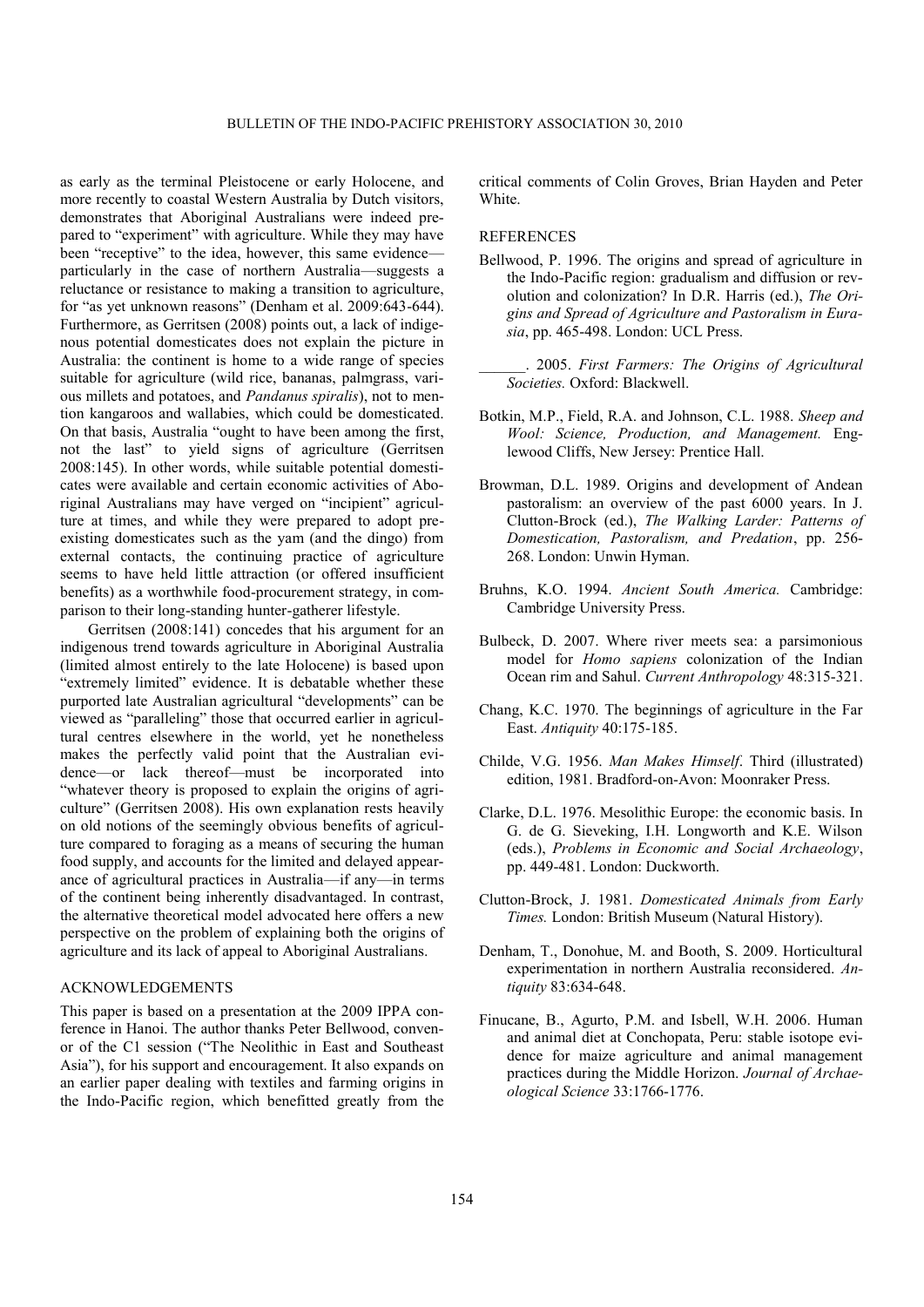Gerritsen, R. 2008. *Australia and the Origins of Agriculture*. BAR International Series 1874. Oxford: Archaeopress.

\_\_\_\_\_. 2010. Evidence for Indigenous Australian agriculture. *Australasian Science* 31(6):35-37.

- Gilligan, I. 2007a. Clothing and farming origins: the Indo-Pacific evidence. *Bulletin of the Indo-Pacific Prehistory Association* 27:12-21.
	- \_\_\_\_\_. 2007b. *Another Tasmanian Paradox: Clothing and Thermal Adaptations in Aboriginal Australia*. BAR International Series 1710. Oxford: Archaeopress.

\_\_\_\_\_. 2007c. Clothing and modern human behavior in prehistoric Tasmania. *Archaeology in Oceania* 42:102-111.

\_\_\_\_\_. 2008. Clothing and climate in Aboriginal Australia. *Current Anthropology* 49:487-495.

- 2010. The prehistoric development of clothing: archaeological implications of a thermal model. *Journal of Archaeological Method and Theory* 17:15-80*.*
- Gollan, K. 1984. The Australian dingo: in the shadow of man. In M. Archer and G. Clayton (eds.), *Vertebrate Zoogeography and Evolution in Australasia: Animals in Space and Time*, pp. 921-927. Perth: Hesperian Press.
- Hayden, B. 1990. Nimrods, piscators, pluckers, and planters: the emergence of food production. *Journal of Anthropological Archaeology* 9:31-69.

\_\_\_\_\_. 1995. A new overview of domestication. In T.D. Price and A.B. Gebauer (eds.), *Last Hunters — First Farmers: New Perspectives on the Prehistoric Transition to Agriculture*, pp. 273-299. Santa Fe, NM: School of American Research.

\_\_\_\_\_. 2003. Were luxury goods the first domesticates? Ethnoarchaeological perspectives from Southeast Asia. *World Archaeology* 34:458-469.

- Hiscock, P. 2008. *Archaeology of Ancient Australia*. New York: Routledge.
- Ingold, T. 1984. Time, social relationships and the exploitation of animals: anthropological reflections on prehistory. In J. Clutton-Brock and C. Grigson (eds.), *Animals and Archaeology: 3. Early Herders and Their Flocks*, pp. 3-12. Oxford: BAR International Series 202.
- Kvavadze, E., Bar-Yosef, O., Belfer-Cohen, A., Boaretto, E., Jakeli, N., Matskevich, Z. and Meshveliani, T. 2009. 30,000-year-old wild flax fibers. *Science* 325:1359.

. 2010. Response to comment on "30,000-year-old wild flax fibers‖. *Science* 328:1634-c.

- Lösch, S., Grupe, G. and Peters, J. 2006. Stable isotopes and dietary adaptations in humans and animals at Pre-Pottery Neolithic Nevalý Çori, southeast Anatolia. *American Journal of Physical Anthropology* 131:181-193.
- Lubbock, J. 1890. *Pre-historic Times: As Illustrated by Ancient Remains and the Manners and Customs of Modern Savages*. Fifth edition. New York: D. Appleton and Company.
- MacNeish, R.S. 1983. Mesoamerica. In R. Shuter (ed.), *Early Man in the New World*, pp. 125-135. Beverly Hills, CA: Sage.
- Miller, N.F. 1996. Seed eaters of the ancient Near East: human or herbivore? *Current Anthropology* 37:521-528.
- Morgan, L.H. 1877. *Ancient Society, or Researches in the Lines of Human Progress from Savagery through Barbarism to Civilization*. Chicago (1908): Charles H. Kerr & Company.
- Moseley, M.E. 1992. *The Incas and their Ancestors: The Archaeology of Peru.* London: Thames and Hudson.
- O'Connell J. F. and Allen J. 2004. Dating the colonization of Sahul (Pleistocene Australia—New Guinea): a review of recent research. *Journal of Archaeological Science*  31:835–853.
- Pechenkina, E.A., Ambrose, S.H., Xiaolin, M. and Benfer, R.A. Jr. 2005. Reconstructing northern Chinese neolithic subsistence practices by isotopic analysis. *Journal of Archaeological Science* 32:1176-1189.
- Peterson, N. 1976. Ethno-archaeology in the Australian Iron Age. In G. de G. Sieveking, I.H. Longworth and K.E. Wilson (eds.), *Problems in Economic and Social Archaeology*, pp. 265-275. London: Duckworth.
- Ranere, A.J., Piperno, D.R., Holst, I., Dickau, R. and Iriarte, J. 2009. The cultural and chronological context of early Holocene maize and squash domestication in the Central Balsas River Valley, Mexico. *Proceedings of the National Academy of Sciences of the United States of America* 106:5014-5018.

Ryder, M.L. 1983. *Sheep and Man.* London: Duckworth.

\_\_\_\_\_. 1987. The evolution of the fleece. *Scientific American*  $\overline{256:100-107}$